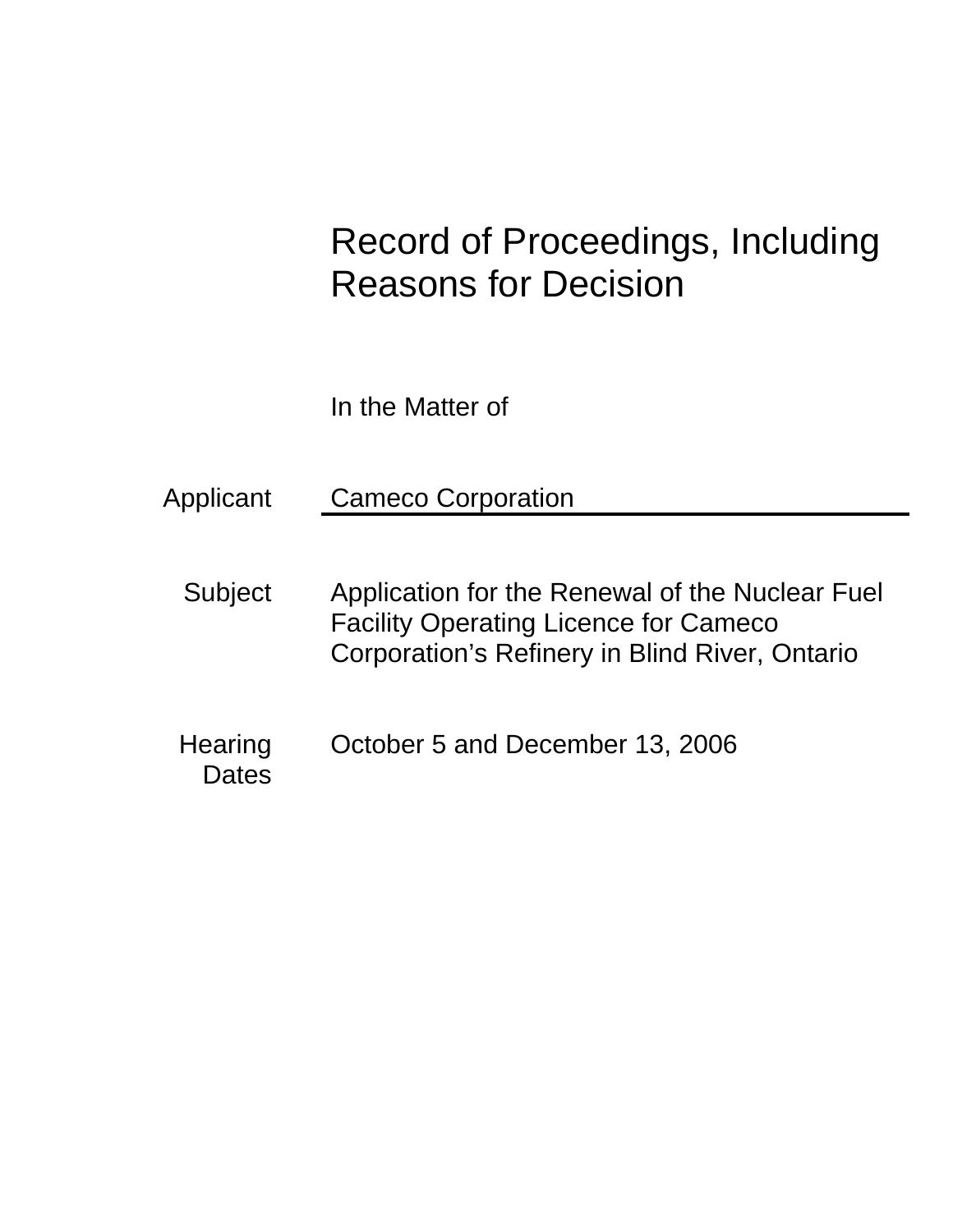# **RECORD OF PROCEEDINGS**

| Applicant:                                                           | Cameco Corporation                                                                                                                                 |                                          |  |
|----------------------------------------------------------------------|----------------------------------------------------------------------------------------------------------------------------------------------------|------------------------------------------|--|
| Address/Location:                                                    | One Eldorado Place, Port Hope, Ontario, L1A 3V1                                                                                                    |                                          |  |
| Purpose:                                                             | Application for the renewal of the Nuclear Fuel Facility Operating<br>Licence for Cameco Corporation's refinery located in Blind River,<br>Ontario |                                          |  |
| Application received:                                                | June 28, 2006                                                                                                                                      |                                          |  |
| $Date(s)$ of hearing:                                                | October 5, 2006 and December 13, 2006                                                                                                              |                                          |  |
| Location:                                                            | Canadian Nuclear Safety Commission (CNSC) Public Hearing<br>Room, 280 Slater St., 14th. Floor, Ottawa, Ontario                                     |                                          |  |
| Members present:                                                     | L.J. Keen, Chair<br>A.R. Graham<br>C.R. Barnes                                                                                                     | J.A. Dosman<br>M. J. McDill<br>A. Harvey |  |
| Secretary:<br><b>Recording Secretary:</b><br><b>General Counsel:</b> | M.A. Leblanc<br>P.D. Bourgeau<br>J. Lavoie                                                                                                         |                                          |  |

| <b>Applicant Represented By</b>                                 | <b>Document Number</b> |                      |                        |
|-----------------------------------------------------------------|------------------------|----------------------|------------------------|
| • T. Rogers, Senior Vice President and Chief Operating Officer  |                        |                      |                        |
| • B. Steane, Vice President Fuel Services Division              |                        |                      | CMD 06-H20.1           |
| • C. Astles, Manager Blind River Operations                     |                        |                      | CMD 06-H20.1A          |
| • J. Jarrell, Vice President Safety Health and Environment      |                        |                      | CMD 06-H20.1B          |
| • L. Mooney, Senior Legal Advisor for Safety, Health and        |                        |                      |                        |
| Environment                                                     |                        |                      |                        |
| • J. DeGraw, Superintendent of Quality Compliance and Licensing |                        |                      |                        |
| <b>CNSC</b> staff                                               |                        |                      | <b>Document Number</b> |
| $\bullet$ B. Howden                                             | $\bullet$ C. Gunning   | $\bullet$ M. McKee   | <b>CMD 06-H20</b>      |
| • H. Rabski                                                     | $\bullet$ D. Werry     | $\bullet$ P. Schultz | CMD 06-H20.A           |
| $\bullet$ M. Ilin                                               | • M. Vesely            | $\bullet$ R. Barker  | CMD 06-H20.B           |
| • C. Taylor                                                     | $\bullet$ A. Ray       | • S. Lei             |                        |
| <b>Intervenors</b>                                              |                        |                      | <b>Document Number</b> |
| See appendix A                                                  |                        |                      |                        |
| <b>Others</b>                                                   |                        |                      |                        |
| • Ministry of Environment of Ontario, R. Stewart and R. Dorscht |                        |                      |                        |

Licence: Renewed **Date of Decision:** December 13, 2006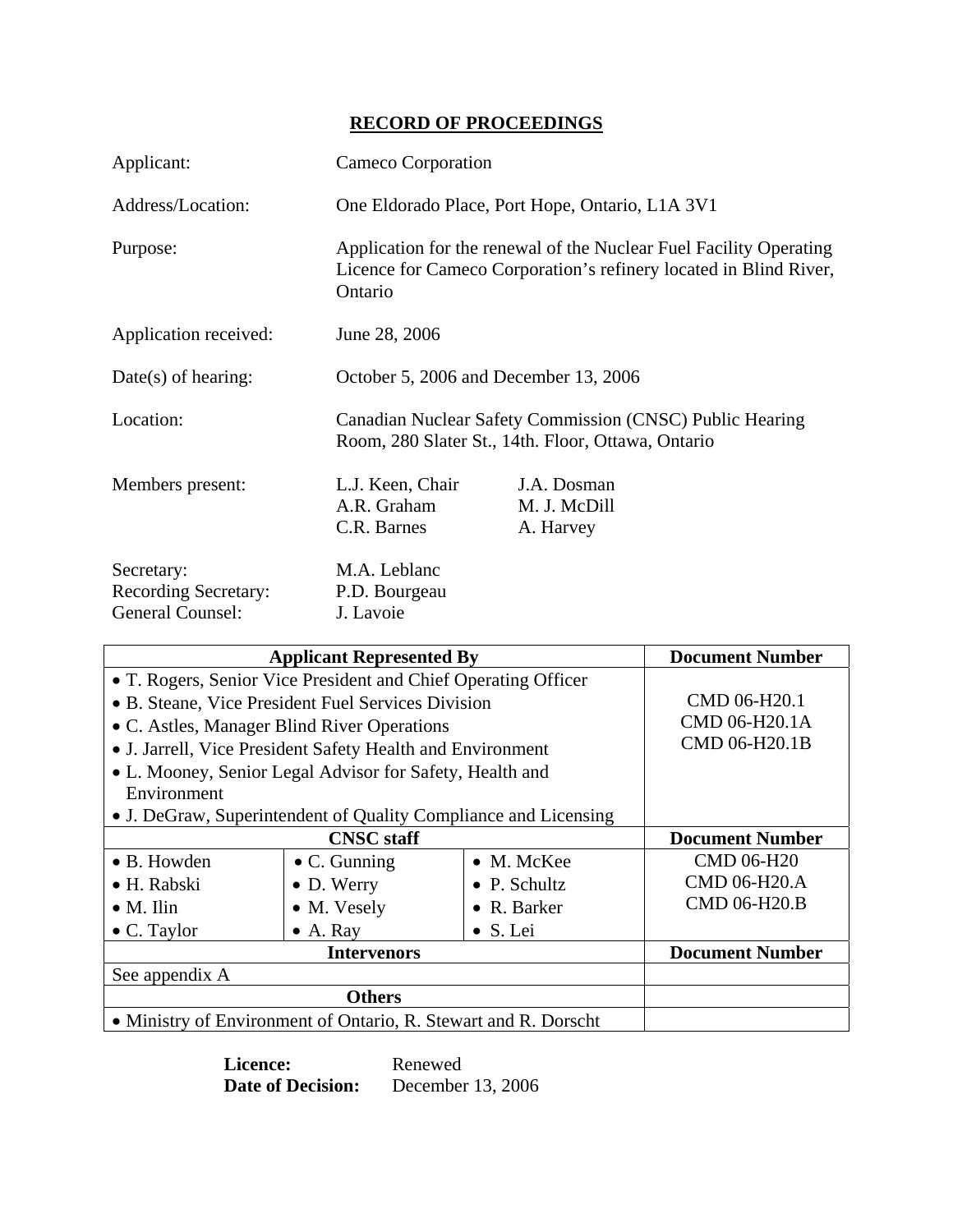# **Table of Contents**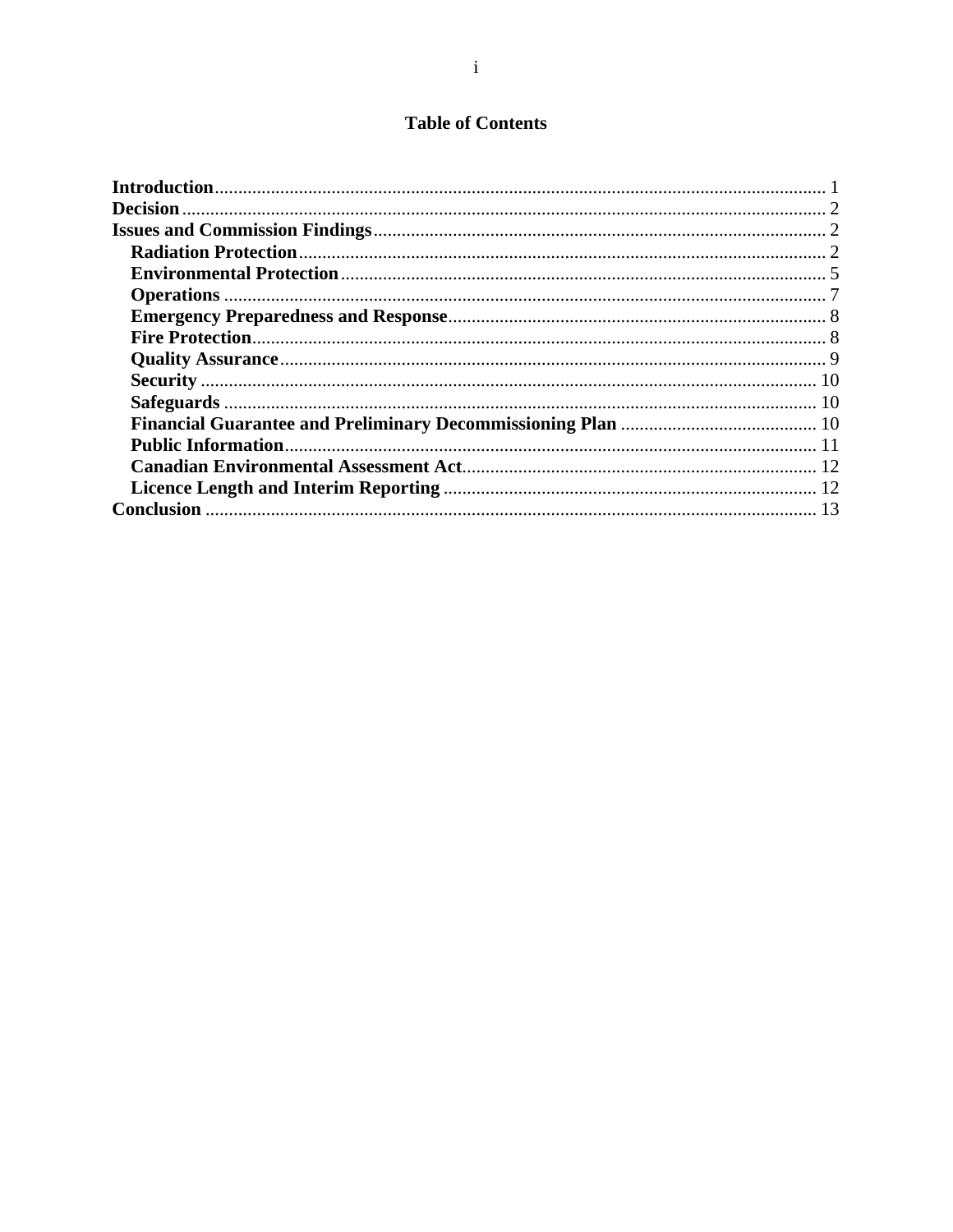## **Introduction**

- 1. Cameco Corporation (Cameco) has applied to the Canadian Nuclear Safety  $Commission (CNSC<sup>1</sup>)$  for the renewal of its Class IB Nuclear Fuel Facility Operating Licence for its Blind River facility, located near the town of Blind River, Ontario. The current operating licence FFOL-3632.0/2007 expires on February 28, 2007. Cameco has requested a five-year licence term.
- 2. The Blind River facility refines various milled uranium concentrates (yellowcake) received from various sources to produce uranium trioxide powder  $(UO<sub>3</sub>)$ , an intermediate product of the fuel cycle. The primary recipient of the product is Cameco's Port Hope Conversion Facility. The Blind River facility is currently licensed to produce up to 18,000 tonnes of uranium as uranium trioxide during any calendar year.

### Issue

- 3. In considering the application, the Commission was required to decide, pursuant to subsection 24(4) of the *Nuclear Safety and Control Act*<sup>2</sup> (NSCA):
	- a) if Cameco is qualified to carry on the activity that the licence would authorize; and
	- b) if, in carrying on that activity, Cameco would make adequate provision for the protection of the environment, the health and safety of persons and the maintenance of national security and measures required to implement international obligations to which Canada has agreed.

# Public Hearing

4. The Commission, in making its decision, considered information presented for a public hearing held on October 5 and December 13, 2006 in Ottawa, Ontario. The public hearing was conducted in accordance with the *Canadian Nuclear Safety Commission*  Rules of Procedure<sup>3</sup>. During the public hearing, the Commission received written submissions and heard oral presentations from CNSC staff (CMD 06-H20, CMD 06- H20.A and CMD 06-H20.B) and Cameco (CMD 06-H20.1, CMD 06-H20.1A and CMD 06-H20.1B). The Commission also considered oral and written submissions from 16 intervenors (see Appendix A for a detailed list of interventions).

 $\overline{a}$ 

<sup>&</sup>lt;sup>1</sup> In this *Record of Proceedings*, the *Canadian Nuclear Safety Commission* is referred to as the "CNSC" when referring to the organization and its staff in general, and as the "Commission" when referring to the tribunal component.

 $2$  S.C. 1997, c. 9.

 $3$  S.O.R./2000-211.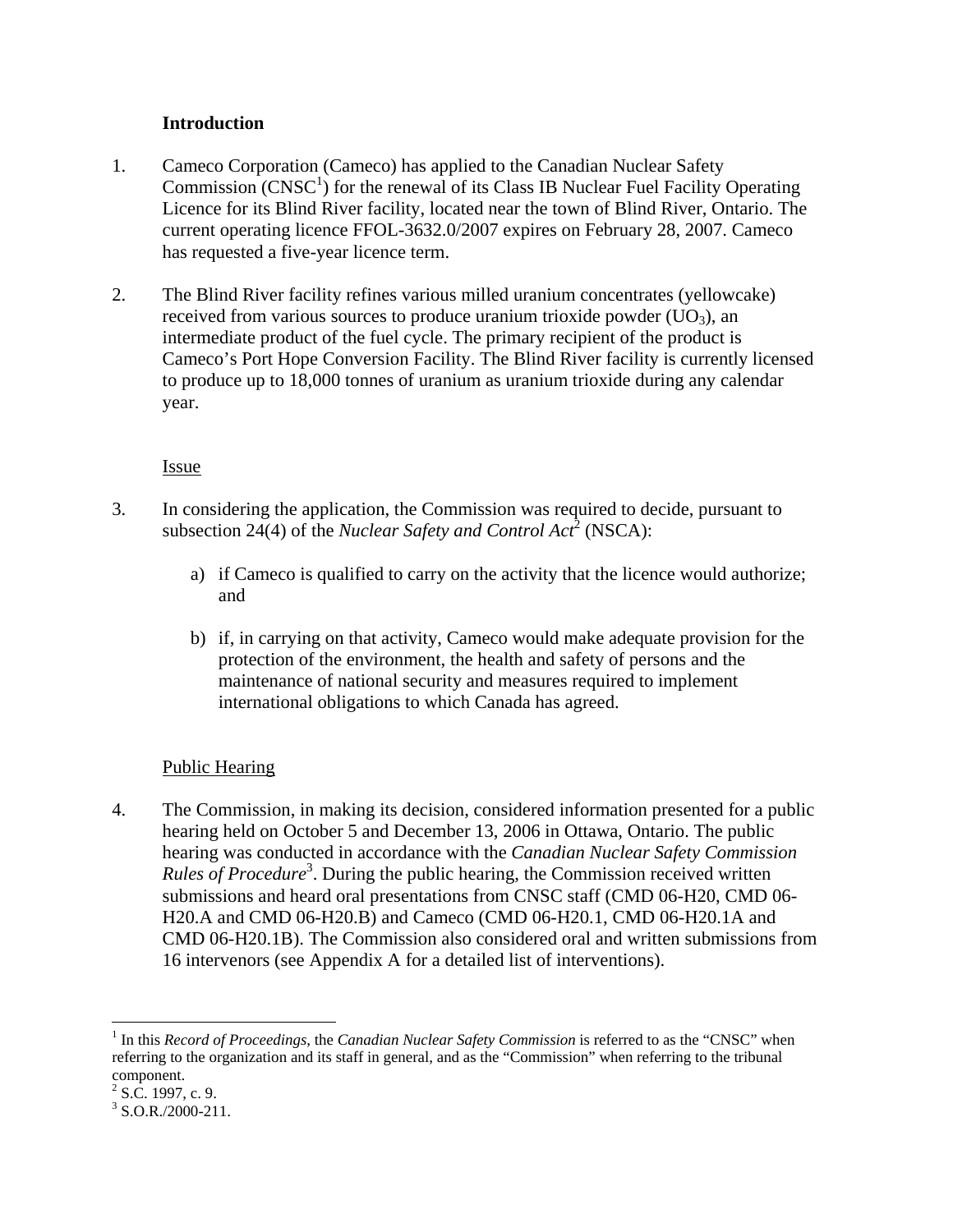#### **Decision**

5. Based on its consideration of the matter, as described in more detail in the following sections of this *Record of Proceedings*, the Commission concludes that Cameco is qualified to carry on the activity that the licence will authorize. The Commission is also satisfied that Cameco, in carrying on that activity, will make adequate provision for the protection of the environment, the health and safety of persons and the maintenance of national security and measures required to implement international obligations to which Canada has agreed. Therefore,

> the Commission, pursuant to section 24 of the *Nuclear Safety and Control Act*, renews the Nuclear Fuel Facility Operating Licence for Cameco's uranium refining facility located in the Town of Blind River, Ontario. The licence, No. FFOL-3632.0/2012, is valid from March 1, 2007 until February 29, 2012.

- 6. The Commission includes in the licence the conditions recommended by CNSC staff, as set out in the draft licence attached to CMD 06-H20 and CMD 06-H20.B.
- 7. With this decision, the Commission requests that CNSC staff present a status report to the Commission on the performance of the facility during the first half of the licence term. The status report will be presented at a public proceeding of the Commission as soon as practical after the mid-point of the licence term.

#### **Issues and Commission Findings**

- 8. In making its licensing decision under section 24 of the NSCA, the Commission considered a number of issues relating to Cameco's qualifications to carry on the proposed activities, and the adequacy of the proposed measures for protecting the environment, the health and safety of persons, national security and international obligations to which Canada has agreed.
- 9. The findings of the Commission presented below are based on the Commission's consideration of all of the information and submissions available for reference on the record for the hearing.

#### **Radiation Protection**

- 10. As part of its evaluation of the adequacy of the provisions for protecting the health and safety of persons, the Commission considered the past performance and future plans of Cameco in the area of radiation protection.
- 11. Cameco reported that the licensee's Radiation Protection Program in place has been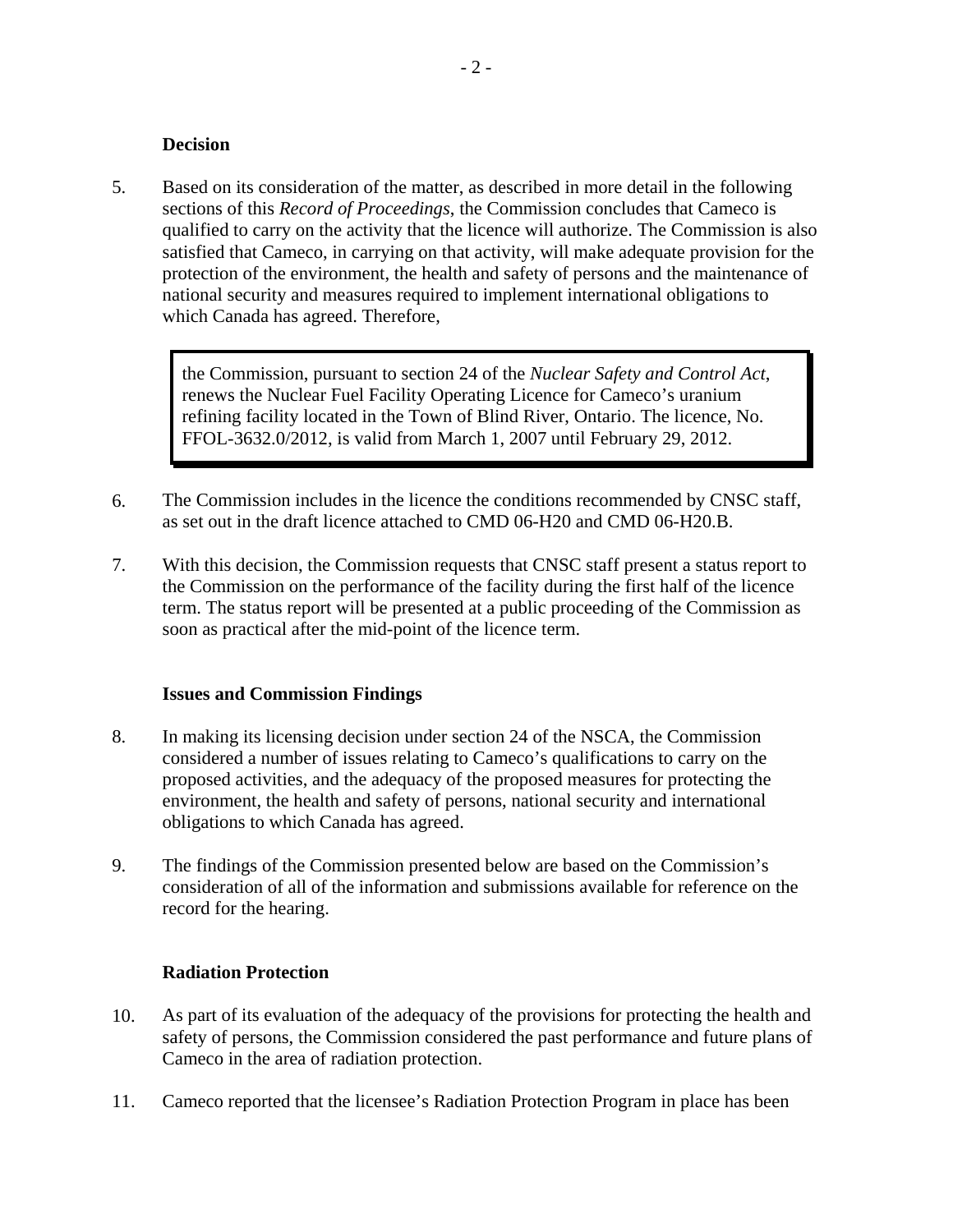reviewed and updated as part of the current licence renewal process. Cameco reported that its Radiation Protection Program includes the use of dosimeters for external radiation dosimetry, urinalysis, whole body counting, a workplace air sampling program with fixed sampling locations in the plant, and radiation surveys and contamination surveys on vehicles and materials leaving the site.

- 12. Cameco stated that, as part of its on-going efforts to further reduce the potential for employee radiation exposures, a number of workplace dust control improvements were initiated during the current licensing period. Cameco reported the commissioning of a new Spencer turbine in 2005 to improve fume removal in various processing areas of the facility, undertaking work at the facility's double drum dumper over the last several years to reduce the potential for worker exposure to dust, and improving the fume removal at the scrap digestor used to dissolve scrap  $UO<sub>2</sub>$  pellets. Cameco added that it will replace the current uranium trioxide drumming platforms this year with a new automated uranium trioxide drum filling station that will further reduce the potential for workers to be exposed to airborne dust.
- 13. Cameco reported that in conjunction with CNSC staff, it has set action levels for various radiological and environmental parameters which will serve as an early warning of a condition that warrants further investigation. Cameco reported four action level exceedances during the licence period. CNSC staff stated that it reviewed and accepted Cameco's response to each occurrence.
- 14. CNSC staff reported that Cameco did not exceed the regulatory dose limits for workers at the facility during the current licence period. CNSC staff expressed the opinion that Cameco's Radiation Protection Program for workers is adequate, that it incorporated appropriate action levels, and that it effectively applies the principles of ALARA  $(As)$ Low As Reasonably Achievable), social and economic factors taken into account. CNSC staff added that its review of workers' dose data for the period January 2002 to March 2006 indicates that radiation doses are being adequately controlled. CNSC staff reported that its review of Cameco's performance in controlling radiation doses to the workers and controlling releases of uranium to the environment at the facility met requirements.
- 15. CNSC staff stated that the *Radiation Protection Regulations*<sup>4</sup> introduced a dose limit for effective dose, which is the sum of both external and internal dose. CNSC staff noted that prior to April 1, 2003, Cameco was exempt from the requirement to ascertain the internal dose. CNSC staff explained to the Commission that Cameco had since designed and implemented an internal dosimetry program, effective April 1, 2003. The method was developed and tested by Cameco and Health Canada, and was reviewed and accepted by the CNSC's Internal Dosimetry working group. CNSC staff pointed out that it was currently reviewing Cameco's application for an internal dosimetry service licence.
- 16. Cameco reported that during the current licensing period, it purchased a new lung

 $\overline{a}$ 

 $4$  S.O.R./2000-203.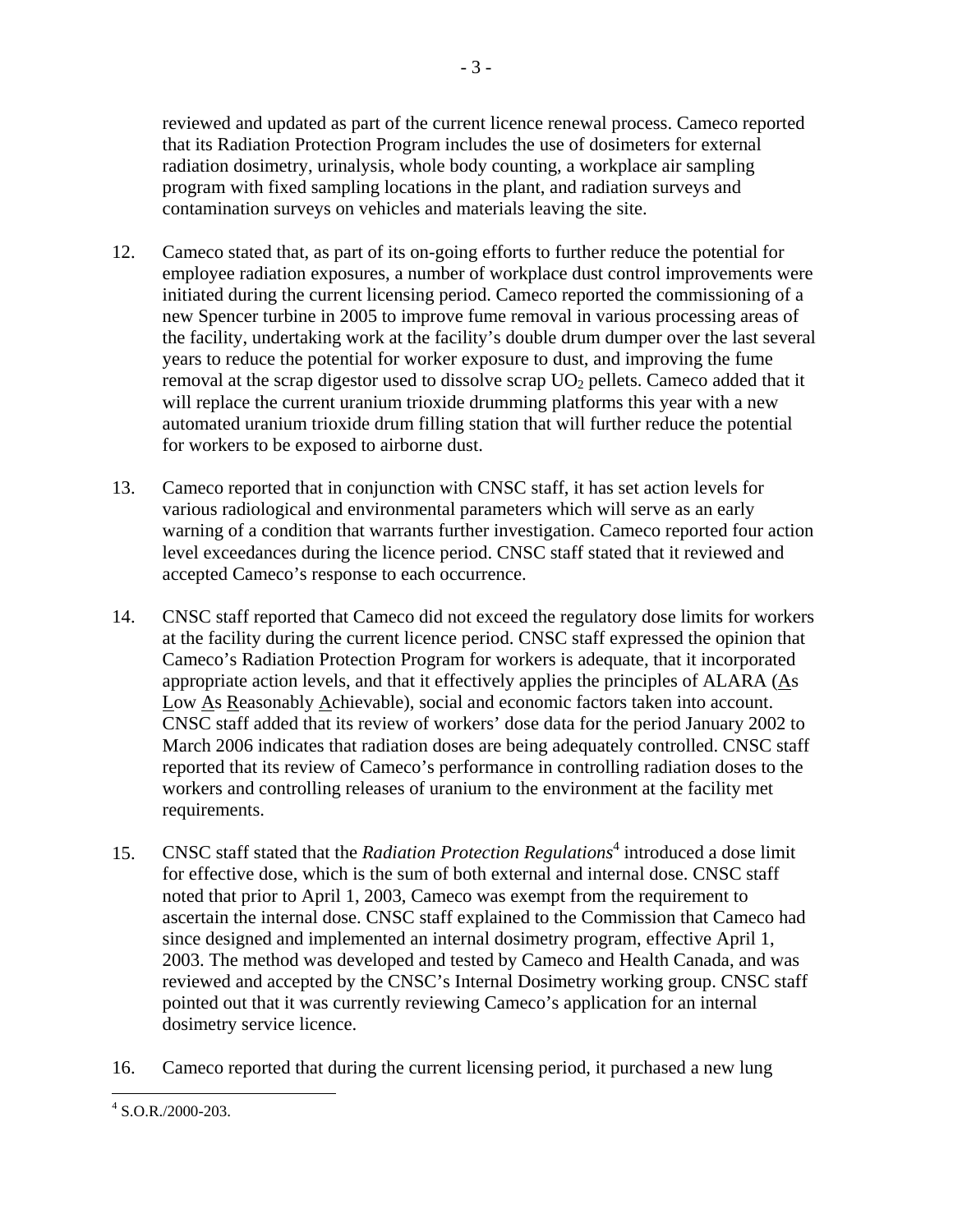counter that was commissioned in 2003. Cameco stated that the current method of assigning dose based on lung count results is currently being reviewed internally, and thus it was not able to provide the effective dose data for the workforce at this time.

- 17. The Commission was concerned with Cameco's inability to present the lung counter data at the time of the hearing and asked Cameco to explain the reason for the delay. Cameco responded that the delay was in part due to updating the analysis system in order to make it more automatic and less of a manual system. Cameco also stated that the volume of data from the past five years is taking time to process. In response to the Commission's question on when the data would become available, Cameco stated that it should have the data early in 2007.
- 18. The Commission questioned Cameco about the outstanding annual assessment of the Respirator Program which was brought up during the CNSC staff radiation protection inspection. Cameco explained that the annual assessment of the Respirator Program could not be conducted before the end of the calendar year and that it should be completed at the beginning of 2007.
- 19. One intervenor expressed concerns about Cameco's radiation protection performance at the refinery and was particularly concerned that average and maximum and whole body and skin dose results for the employees of the refinery showed an increase since 2002. The intervenor expressed concern with the number of action levels and directives Cameco received during the licence period. The intervenor also expressed concern over the lung dose rates which have, overall, increased during the licensing period for two of the four work groups.
- 20. The Commission sought more information regarding the concerns raised by the intervenor. On these matters, CNSC staff noted that Cameco has set targets on doses to workers and has an acceptable ALARA program in place. CNSC staff stated that it could not comment on an increase trend for lung dose rates since it does not have enough data on hand. As noted above, CNSC staff stated that its review of workers' dose data for the period January 2002 to March 2006 indicates that radiation doses are being adequately controlled. Furthermore, CNSC staff's review of Cameco's performance in controlling radiation doses to the workers at the facility met requirements.
- 21. CNSC staff reported to the Commission that the operation of the facility during the licence term has not posed an unreasonable risk to workers or the public. CNSC staff added that the continued operation of the facility with full implementation of the Radiation Protection Program should not pose an unreasonable radiation risk to the health and safety of persons.
- 22. Based on the information provided, the Commission is of the opinion that Cameco has made, and will continue to make, adequate provision for the protection of workers and the public from radiation. However, the Commission is concerned with the lack of data regarding lung counter data and requires that this information come before the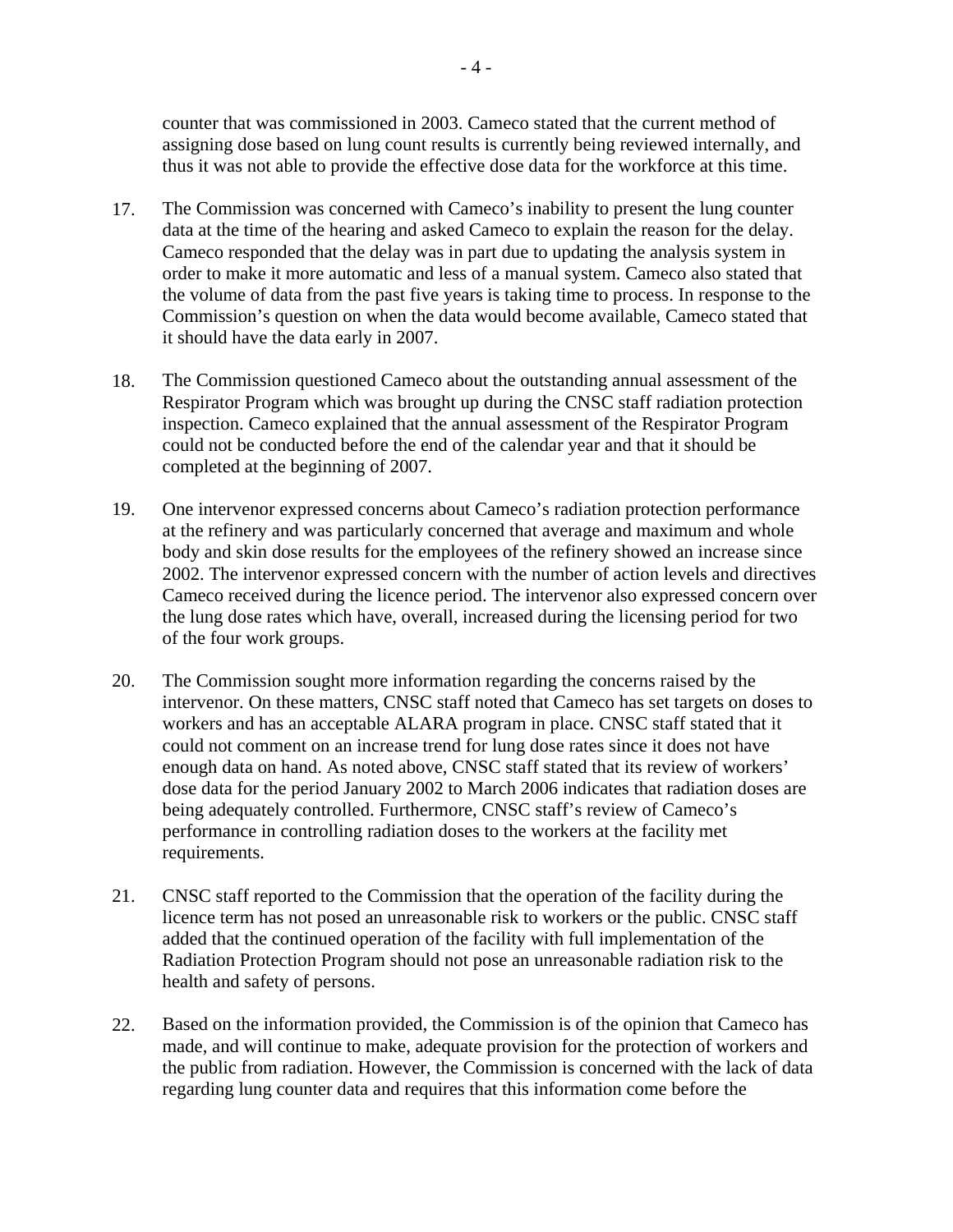Commission as an information item at the earliest possible time.

## **Environmental Protection**

 $\overline{a}$ 

- 23. To determine whether Cameco will make adequate provisions to protect the environment while carrying on the proposed activities at its facility in Blind River, the Commission considered the potential for the continued operation to adversely affect the environment.
- 24. Cameco reported that its Environmental Monitoring Program (EMP) is comprised of sampling of both air and water emissions through high-volume air sampling of ambient air and ambient sampling of soil, surface water and groundwater monitoring. Cameco also reported that five new groundwater monitoring wells were installed during the current licensing period.
- 25. Cameco reported that there were three action level exceedances in 2002 but that since then, the facility has not exceeded CNSC's regulatory levels with respect to environmental performance. Cameco pointed out that the combination of operative controls on emission and effluent abatement equipment, coupled with timely and effective response to any process upset-triggered events having potential effluent or emission implications, has led to strong environmental performance over the current licence period.
- 26. CNSC staff noted that Cameco maintains a comprehensive environmental protection program to comply with all applicable federal and provincial regulatory requirements. This program includes policies, guidance and procedures to identify, control and monitor all releases of nuclear and hazardous substances from the facility into the environment, and to protect the environment.
- 27. CNSC staff explained to the Commission that Cameco performed an Ecological Risk Assessment (ERA) following the January 2002 licensing hearing and reported the results to the Commission in CMD 03-M33<sup>5</sup>. CNSC staff reviewed the ERA and concluded that it meets requirements. CNSC staff also reported that an environmental compliance inspection was conducted during the licensing period and that no significant issues of non-compliance were identified.
- 28. Cameco reported that its groundwater monitoring to date for the current licensing period shows little change in groundwater results over the course of the licensing period and that the results as a whole are lower than those reported during preoperational monitoring activities in the early 1980s.
- 29. Cameco reported that liquid effluent and stack emissions during the current licensing

<sup>5</sup> *Information from Canadian Nuclear Safety Commission Regarding Cameco Corporation Port Hope and Blind River Facilities – Staff Report on the Design and Implementation of an Environmental Effects Monitoring Program in the Vicinity of Cameco Corporation's Port Hope and Blind River Facilities*.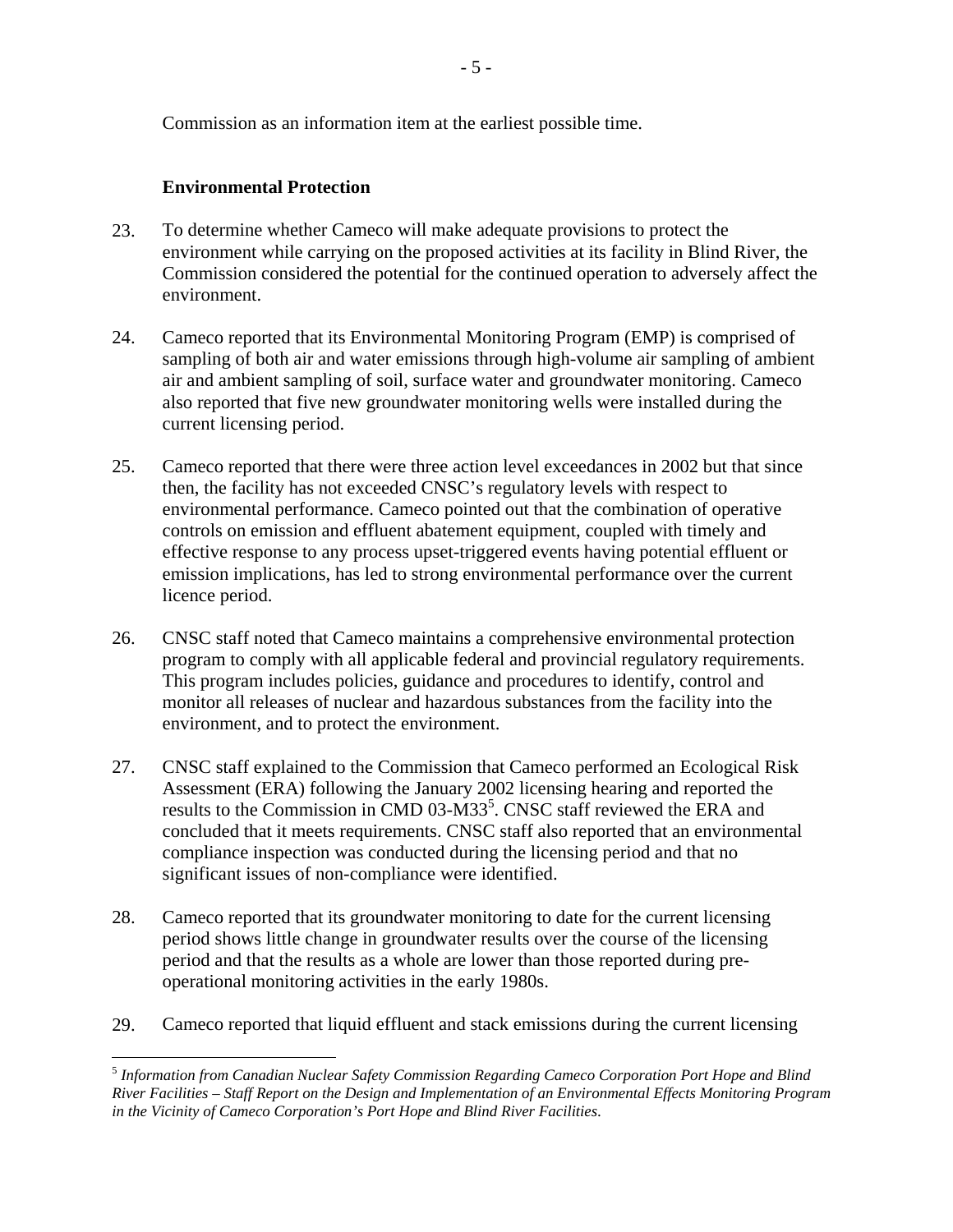period are at historical lows for the facility and will be focussing its efforts during the next licensing period on reducing fugitive emissions via the plant HVAC system, as this source is now the most significant contributor to overall uranium emissions.

- 30. Cameco stated that the average soil sampling results from the 2002 to 2006 period show a stable and somewhat decreasing downward trend. Cameco submitted a recent phytotoxicology report issued by the Ontario Ministry of the Environment (MOE) in 2005 which confirms that there are no measurable uranium emissions from Cameco in either of the two neighbouring communities. Cameco reported that these results closely mirror the results from its own soil sampling program.
- 31. CNSC staff reported to the Commission that based on the effluent and environmental monitoring results, and the verification done through compliance inspections, CNSC is of the view that Cameco's implementation of its environmental protection program meets requirements and that, with the mitigation measures in place, the continued operation of the facility does not pose unreasonable risk to the environment or members of the public.
- 32. The Commission sought clarification on Cameco's statement regarding the information as of June 30, 2006 in CMD 06-H20.1, page 7, Table 5, that overall there is a clear downward trend in total uranium emission for the Blind River facility. Cameco responded that overall uranium emissions have remained in the 12-15 kg/year range over the last several years. Cameco added that while the total over the last few years has increased slightly because the number of operating days has increased, there has been continued focus and success in reduction of emissions on an operating unit basis.
- 33. An intervenor expressed the view that Cameco's environmental performance raises concerns related to worker health and safety, the environment and public health. The intervenor expressed the view that Cameco's submission misrepresents some aspects of its environmental performance. The Commission sought further information regarding the intervenor's comments that suggest the average dose has increased with time and that Cameco's performance is not what is written in its submission. Cameco replied that the average doses are remaining within a very tight band from year to year. Cameco added that skin exposure was the highest value reported and was only four percent of the allowable limit, and thus still well below regulatory limits.
- 34. Another point raised by the intervenor concerned Cameco's report regarding the uranium in soil concentrations around the refinery's perimeter and the fact that the MOE's sample results were higher than Cameco's. The Commission sought further information on the issue. MOE answered that its sampling technique was basically the same as Cameco's but the variance may be due to a different analysis technique. CNSC staff commented that Cameco's and MOE's maximum concentration measures are approximately in the same range of numbers and the variance is of negligible significance.
- 35. The Commission expresses its concern with respect to what appears to be discrepancies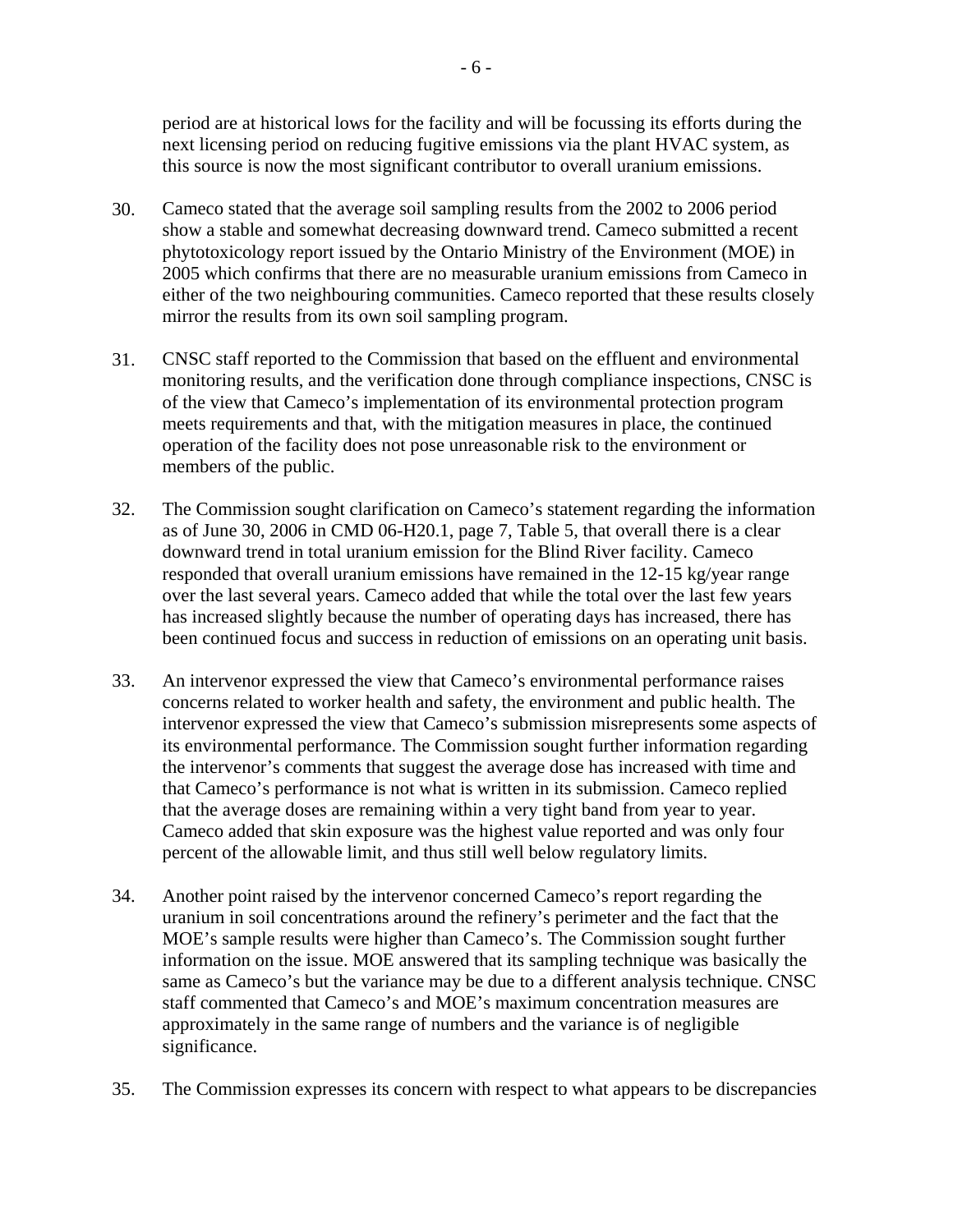in Cameco's and the MOE's monitoring results. The Commission recommends that the monitoring processes and result analysis be reviewed with the objective that results monitored at one source can be validated by another source. The Commission also recommends that Cameco have its monitoring data verified by an independent third party.

36. Based on the information received, the Commission is satisfied that Cameco has made, and will continue to make, adequate provision for the protection of the environment during the proposed licence period.

### **Operations**

- 37. CNSC staff reported that it inspects Cameco's Blind River facility on a quarterly basis to verify that the licensee's safety programs to achieve compliance with the CNSC regulatory requirements are being implemented effectively. CNSC staff reported that it also monitors the licensee's compliance through review of its quarterly and annual compliance reports submitted as required by its licence.
- 38. CNSC staff reported that some deficiencies were found during the compliance inspections, but the nature of the deficiencies did not pose an unreasonable risk to the health and safety of persons, the environment and national security. CNSC staff stated that the deficiencies raised have been or are being corrected by Cameco. Overall, the facility inspections met with CNSC staff expectations and there were no significant events reported during the review period.
- 39. With respect to conventional safety, Cameco reported that the Blind River facility continues to be a Cameco leader in this area. Cameco noted that in the fall of 2004, the facility developed a Safety Charter detailing its employees' commitment to safety which was signed off by all employees. Cameco reported seven injuries to persons, which resulted in lost time; however none of them was of a serious nature. The type of injuries included two knee injuries, two hand injuries, an ankle injury, a back injury and an aggravation of a pre-existing medical condition
- 40. CNSC staff stated that it was satisfied with Cameco's implementation of its conventional safety program at the Blind River facility.
- 41. Based on the information received, the Commission concludes that the operating performance at Cameco's Blind River facility provides a positive indication of Cameco's ability to adequately carry on the proposed activities under the licence and that Cameco has in place the necessary programs to assure continued acceptable performance at the facility.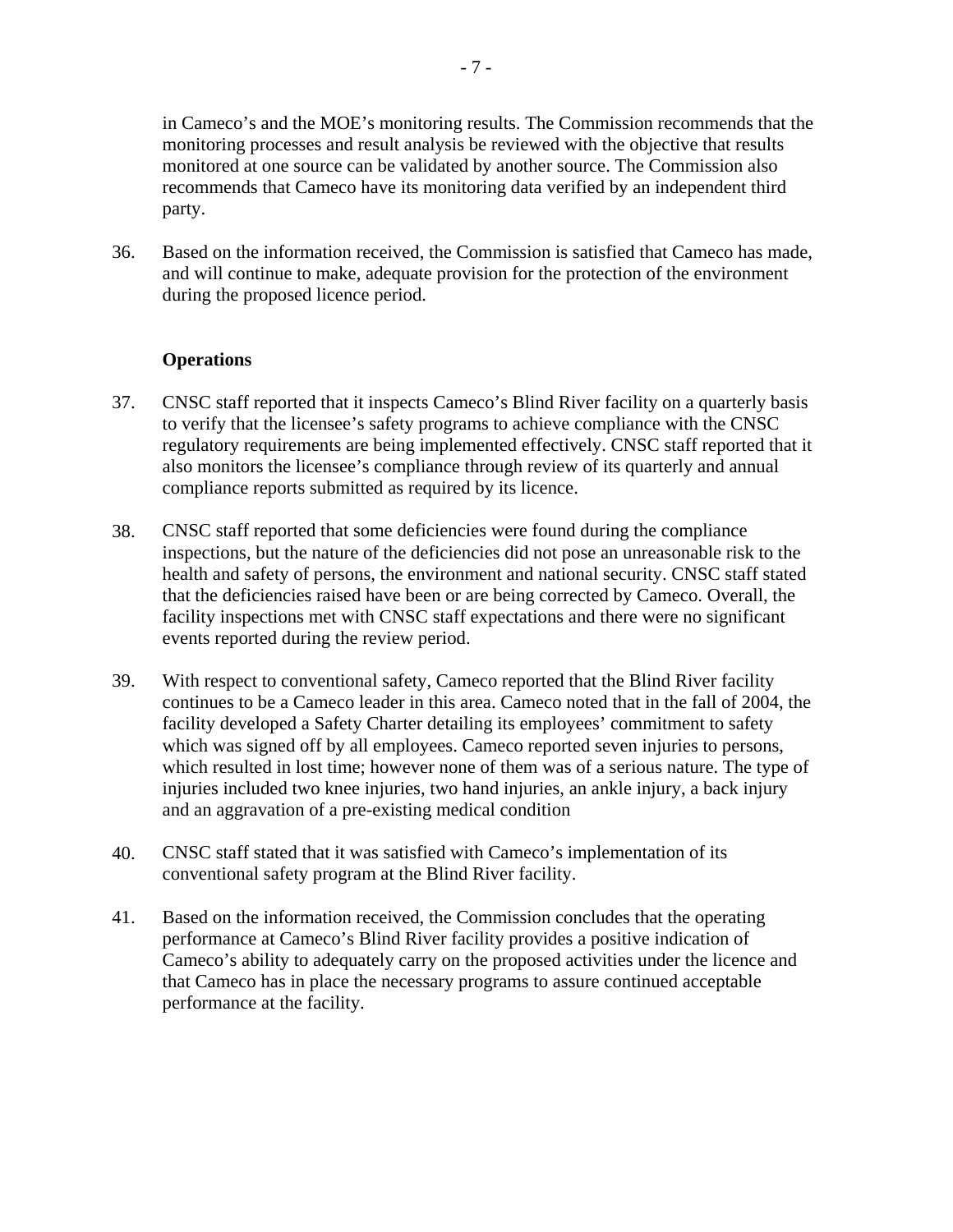#### **Emergency Preparedness and Response**

- 42. Class IB Nuclear Facility licensees, such as Cameco's facility in Blind River, are required to have a documented emergency preparedness and response plan to respond to credible emergencies arising from internal and external hazards. Licensees are responsible for developing these plans in accordance with their risk assessments and in collaboration with off-site authorities responsible for protecting the public and environment during emergencies at their facilities.
- 43. Cameco reported that it continues to carry out routine emergency response and first aid attendant training and drills. Cameco reported that it conducted a full drill involving the site emergency response team and the local hospital in the fall of 2002 and another exercise involving local hospital and ambulance staff is planned. Cameco reported that during the current licensing period it routinely sent emergency response team members for training. Cameco noted that it purchased a hazardous material trailer for on-site emergency use in 2004 and also purchased a dedicated emergency response vehicle for off-site response to transportation emergencies.
- 44. CNSC staff reported to the Commission that Cameco submitted a copy of its revised Emergency Preparedness and Response Manual, dated March 2006. CNSC staff stated that Cameco's implementation of its emergency preparedness and response program is acceptable and compliant with CNSC Regulatory Guide G-225<sup>6</sup>.
- 45. CNSC staff reported to the Commission that CNSC staff from the Emergency Management Division observed Cameco's Emergency Response simulation exercise on-site in October 2006. CNSC staff informed the Commission that the exercise met expectations.
- 46. Based on the information received, the Commission concludes that emergency preparedness at Cameco's fuel facility in Blind River is adequate for the proposed licensing.

# **Fire Protection**

 $\overline{a}$ 

47. CNSC staff stated that Cameco is required to comply with the *National Building Code*  (1995) and the *National Fire Code of Canada* (1995). CNSC staff performed an inspection of the facility for compliance with the *National Fire Code of Canada* (1995). CNSC staff stated that some deficiencies were found during the inspection but the nature of the deficiencies did not pose an unreasonable risk to the occupants or the environment. CNSC staff informed the Commission that Cameco has corrected the deficiencies and that Cameco's implementation of the fire protection program meets requirements.

<sup>6</sup> CNSC Regulatory Guide G-225, *Emergency Planning at Class I Nuclear Facilities and Uranium Mines and Mills*, August 2001.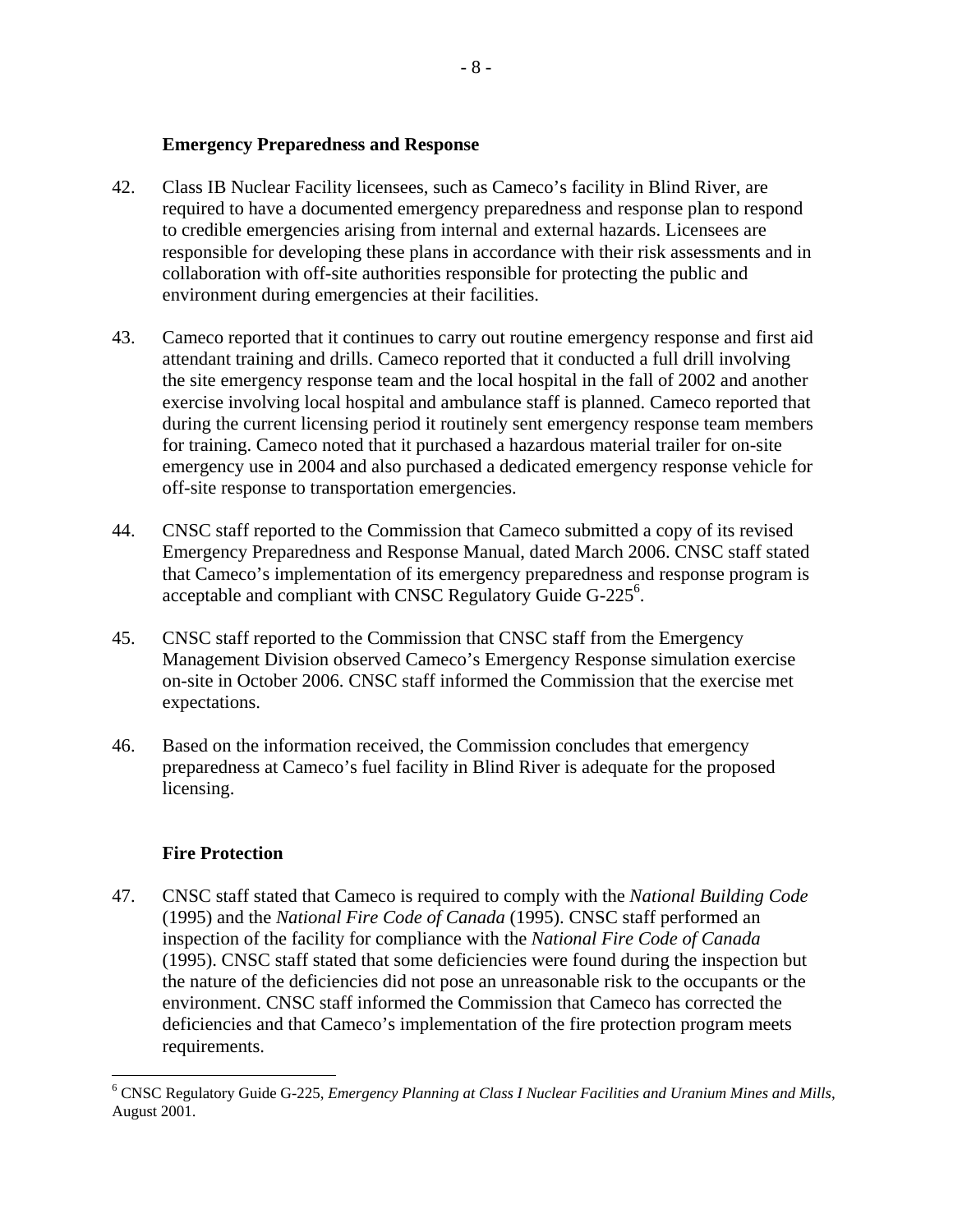- 48. Cameco reported that during the current licensing period it routinely sent emergency response team members for training and continues to carry out routine fire training and drills. Cameco noted that all Cameco Emergency Response Training members and ten members from the Town of Blind River Fire department attended training provided by instructors from the Lambton Fire College.
- 49. During Public Hearing Day One, the Commission directed CNSC staff to meet with Cameco representatives to discuss their concerns that the proposed licence would not provide any transitional period for the implementation of a proposed new fire safety standard<sup>7</sup>. CNSC staff explained that the main area where it would impact Cameco's operations is the requirement to perform a Fire Hazard Analysis, including completion of any potential actions arising from the analysis to further upgrade fire provisions. During Day Two of the Hearing, CNSC staff explained to the Commission that based on its discussion with Cameco and Cameco's commitment to enhance the Blind River facility's existing fire safety program, a transitional period of one year was proposed. CNSC staff stated that this transitional period would not pose an unreasonable risk to persons or the environment considering the fire protection provisions that Cameco currently has in place.
- 50. Based on the information presented, the Commission is satisfied that Cameco is making, and will continue to make adequate provisions for fire protection at its Blind River facility. The Commission agrees with CNSC staff's recommendation for a one year transitional period for the implementation of the new fire safety standard.

# **Quality Assurance**

1

- 51. The Commission examined the quality assurance program for the safe operation of the facility which is a documented, planned and interrelated system of processes, approved by senior management, identifying how requirements are to be met and how processes are to be implemented and maintained.
- 52. Cameco reported that it has established an operations quality assurance program at the facility and that the quality assurance program manual was updated in 2006 to meet CNSC expectations.
- 53. CNSC staff reported that it has recently reviewed the quality assurance program and that all comments have been resolved to its satisfaction. CNSC staff informed the Commission that a formal training audit was conducted in May 2006. CNSC staff identified issues pertaining to the lack of formal training processes and procedures. Cameco is now addressing these issues by establishing a Systematic Approach to Training based training program.

<sup>7</sup> *National Fire Protection Association, NFPA-801: Standard for Fire Protection for Facilities Handling Radioactive Materials, 2003 edition.*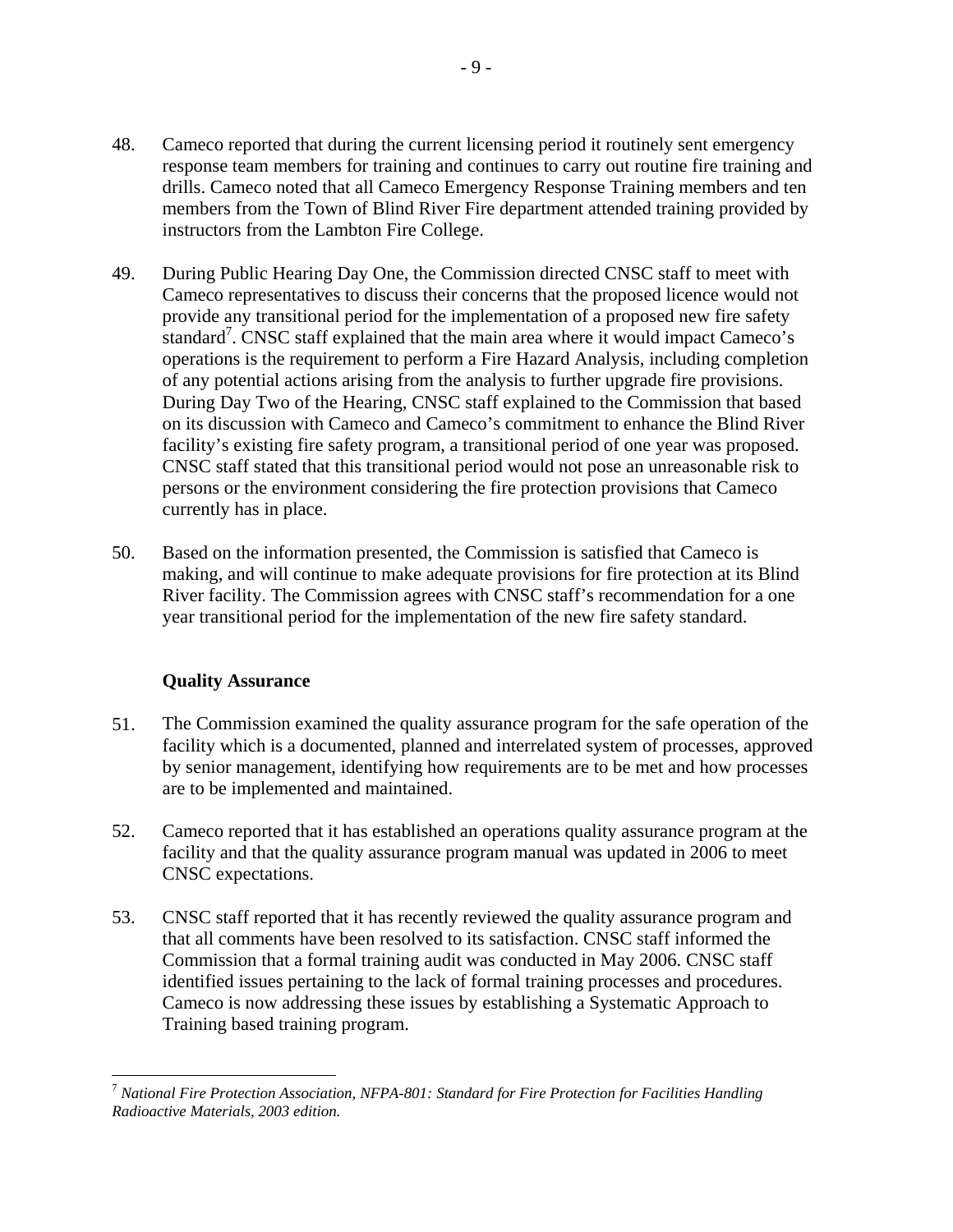55. Upon consideration of the above information, the Commission concludes that Cameco is taking adequate steps to comply with all CNSC quality assurance requirements.

# **Security**

- 56. CNSC staff noted that there are no nuclear materials processed, used or stored at the Cameco Blind River facility which fall under the application of the CNSC *Nuclear*  Security Regulations<sup>8</sup>.
- 57. CNSC staff reported that the facility meets all applicable security requirements and that Cameco has made adequate provisions for national security.
- 58. Based on this information, the Commission concludes that Cameco has made, and will continue to make, adequate provisions for ensuring the physical security of the Blind River facility and has made adequate provisions for national security.

#### **Safeguards**

- 59. CNSC staff reported that the Cameco, Blind River facility came under International Atomic Energy Agency (IAEA) safeguards for the first time during the licensing period under review, due to a change in IAEA policy. CNSC staff reported that Cameco has complied fully with IAEA and CNSC requests related to the safeguards.
- 60. Based on the information received, the Commission is satisfied that Cameco has made, and will continue to make, adequate provisions in the areas of safeguards and nonproliferation at its facility in Blind River that are necessary for maintaining national security and measures necessary for implementing international agreements to which Canada has agreed.

# **Financial Guarantee and Preliminary Decommissioning Plan**

61. In order to ensure that adequate resources will be available to meet the regulatory requirements for safety, environmental protection and security during the future decommissioning of Cameco's fuel facility in Blind River, the Commission requires that adequate plans and a financial guarantee for decommissioning and long-term management of waste be put in place and maintained acceptable to the CNSC.

<u>.</u>

 $8$  S.O.R./2000-209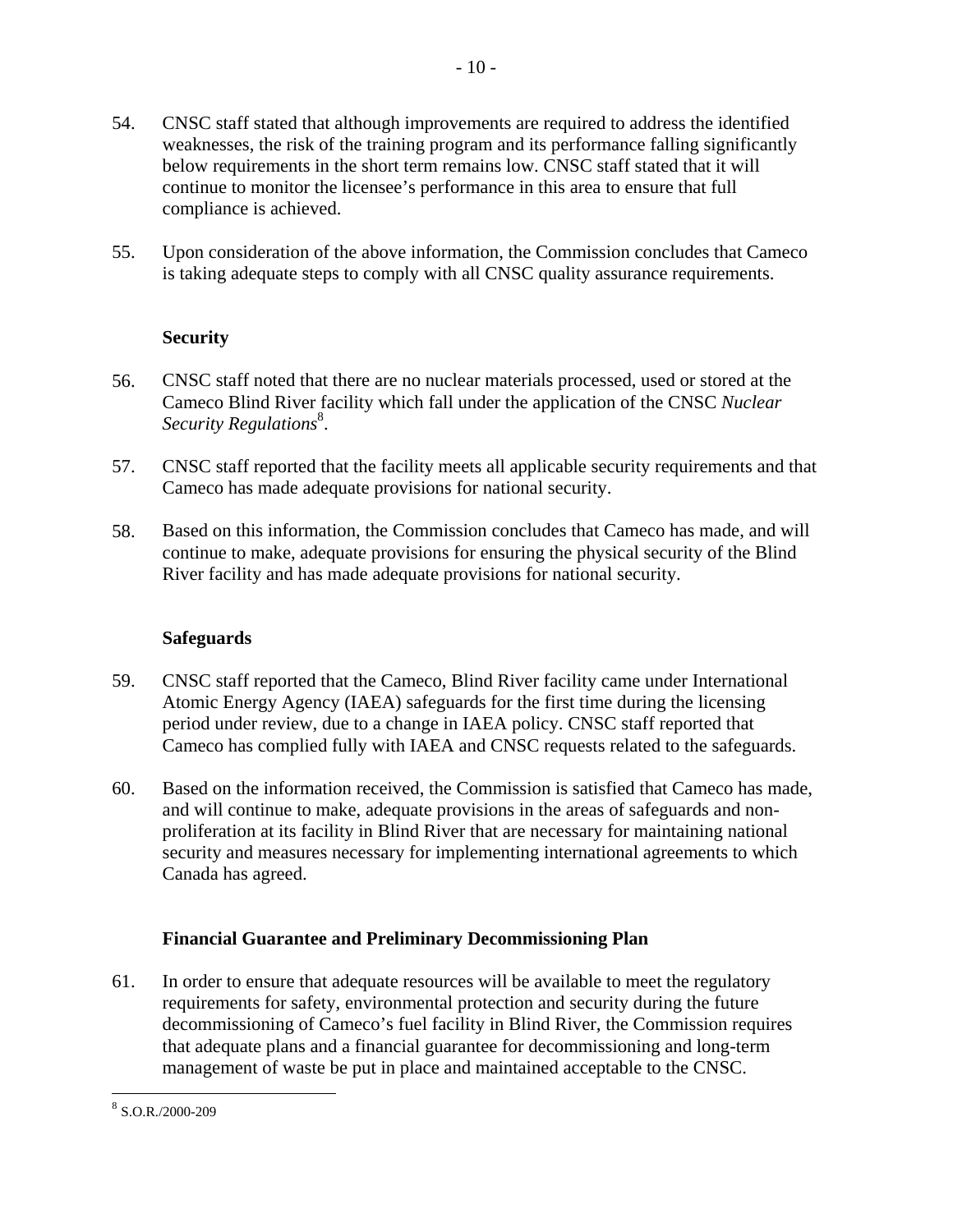- 62. In this regard, CNSC staff stated it has partially reviewed the updated Preliminary Decommissioning Plan (PDP) and financial guarantee cost estimate that Cameco submitted in September 2006 for its Blind River facility. CNSC staff stated that it requires further revision before it can recommend acceptance of the proposed financial guarantee to the Commission. Once Cameco's revised PDP and financial guarantee cost estimate are received, reviewed and recommended by CNSC staff, the financial guarantee will be forwarded to the Commission for its consideration and decision. CNSC staff informed the Commission that subject to its acceptance of the new financial guarantee, CNSC staff will request that Cameco submit an amended letter of credit to cover the full cost of the proposed financial guarantee in accordance with licence requirements.
- 63. The Commission reiterates the importance for the licensee to have an acceptable financial guarantee in place, for the protection of the environment and the health and safety of its workers and the public. The Commission is not satisfied that Cameco has not filed important documentation with CNSC staff in time for its consideration in advance of the hearing. The Commission expects that Cameco will submit an amended letter of credit to cover the full cost of the financial guarantee in accordance with licence requirements, once the revised financial guarantee has been accepted by the Commission.
- 64. The Commission is of the opinion that the current situation regarding the lack of an acceptable financial guarantee does not pose an unreasonable risk for the time being for the purpose of the proposed licence renewal. The Commission accepts CNSC staff recommendation to consider the financial guarantee at an upcoming Commission proceeding, as soon as CNSC staff's analysis of the revised PDP and associated cost estimates is complete.

#### **Public Information**

- 65. Cameco stated that it continues to maintain good relations with the Town of Blind River and the Mississauga First Nation, Cameco's closest permanent neighbours. Cameco stated that copies of the environmental sections of the quarterly reports are regularly submitted to the Blind River Area Environmental Monitoring Committee, the Mississauga First Nation and to the Town of Blind River. Cameco also stated that it met with all three groups in the spring of 2005 to discuss plans for increasing licensed production of the facility. Cameco reported that it held an open house in November 2005 which was attended by 74 members of the public. Cameco reported that it also held a meeting with the Mississauga First Nation chief and band council in February 2006 to discuss the production capacity increase project.
- 66. With respect to the requirement for an acceptable public information program, CNSC staff reported that it conducted an assessment of the public information program submitted by Cameco for its Blind River facility. CNSC staff concluded that the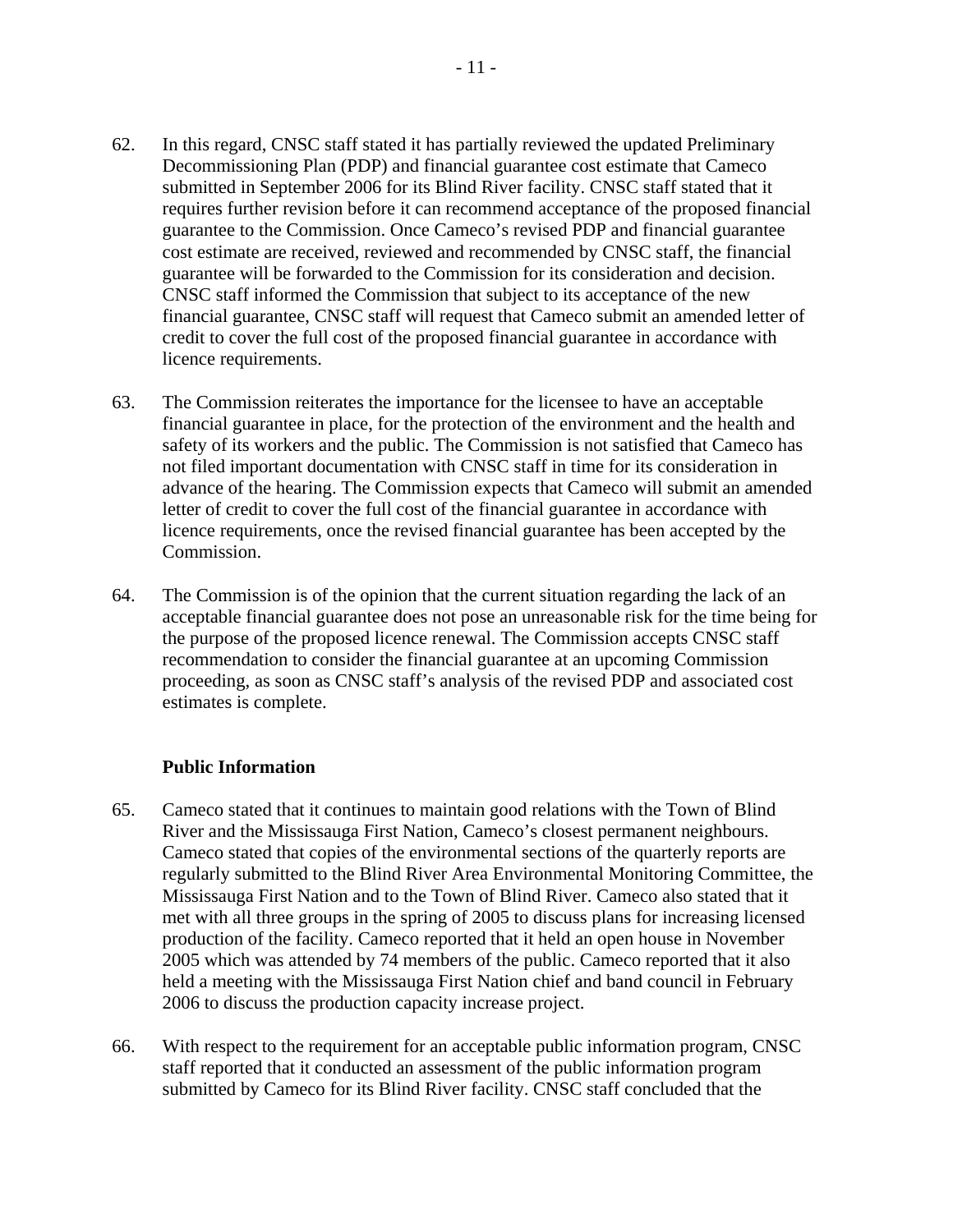program meets requirements.

- 67. The Commission sought more information from Cameco regarding the Blind River Area Environmental Monitoring Committee and the reason why so few meetings are held each year. The Commission also sought further information as to why other interested parties, such as Northwatch, are not invited to take part in the Committee. Cameco explained that the monitoring committee was established in the early 1980s and is actually a sub-committee of the Council of Blind River. Cameco explained that its role is to attend the meetings, make presentations on its environmental performance and answer questions. Since it is a town sub-committee, Cameco explained that it does not have control over how often it meets or who is invited to participate.
- 68. The Commission is concerned with the public information program as it is presently structured. The Commission suggests that Cameco implement improvements to its public information program following the benchmarking of its current practices in Blind River against its own best practices at its other facilities and those of the industry in general. The Commission also suggests that Cameco consider disseminating more information to the public, possibly by means of the internet.
- 69. The Commission expects improvements to be made to the public information program during the proposed license period and notes that it will expect an update at the midterm status report regarding Cameco's improvements on this matter.
- 70. However, for the purposes of this proposed license period, the Commission is satisfied that Cameco's public information program for its Blind River facility is adequate.

# **Canadian Environmental Assessment Act**

- 71. Before making a licensing decision, the Commission must be satisfied that all applicable requirements of the *Canadian Environmental Assessment Act*<sup>9</sup> (CEAA) have been fulfilled. In this case, CNSC staff submitted that no environmental assessment was required under the CEAA as the renewal of the licence to continue operations is not considered a trigger for such an assessment under section 5(1) of the CEAA.
- 72. The Commission therefore concludes that an environmental assessment of the proposed continued operations of Cameco's facility in Blind River, pursuant to the CEAA, is not required before the Commission may render a decision on the licence application for renewal.

# **Licence Length and Interim Reporting**

73. Cameco applied for a five-year renewal of its licence. CNSC staff recommended that the Commission accept and grant the proposed five-year term. In support of this

 $\overline{a}$  $9^9$  S.C. 1992, c. 37.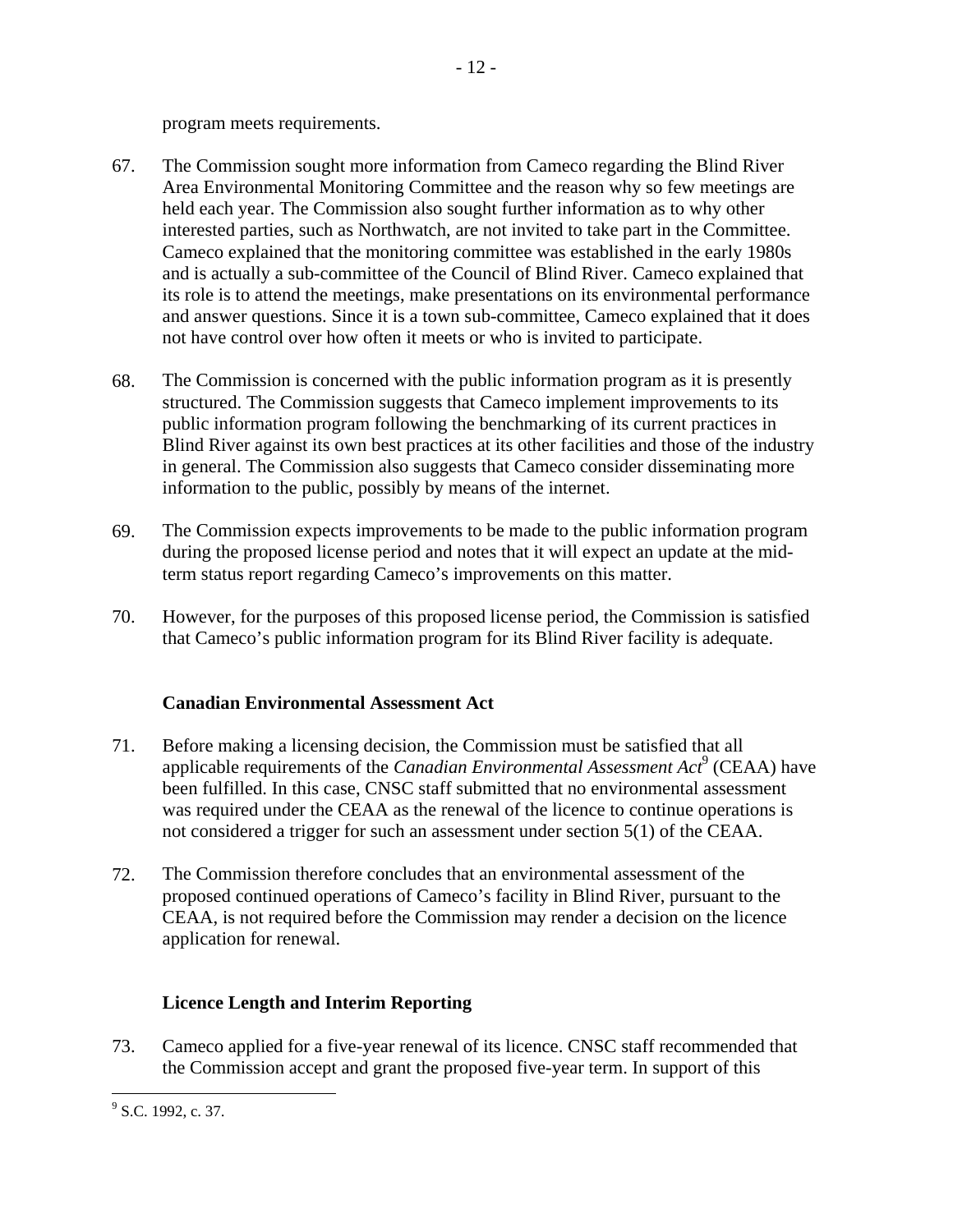recommendation, CNSC staff noted that the hazards associated with the operation of the facility are well characterized, and that CNSC staff is satisfied that the continued operation of the facility does not pose an unreasonable risk to the health and safety of persons or the environment. Furthermore, CNSC staff noted that the licensee has shown a consistent and good history of compliance in carrying out the licensed activities.

- 74. In order to keep the Commission informed of the licensee's performance, CNSC staff offered to present a status report on the performance of Cameco to the Commission following the approximately mid-point in the five year licence term, in the fall of 2009.
- 75. Based on the information received, the Commission concluded a five-year licence term would be appropriate in this case. With this decision, the Commission requests that CNSC staff present a performance report at a future Commission public proceeding.

#### **Conclusion**

- 76. The Commission has considered the information and submissions of Cameco, CNSC staff and intervenors as presented in the material available for reference on the record.
- 77. The Commission is of the opinion that Cameco is qualified to carry on the activities that will be permitted under the licence. Furthermore, the Commission is of the opinion that in carrying on those activities, Cameco will make adequate provision for the protection of the environment, the health and safety of persons and the maintenance of national security and measures required to implement international obligations to which Canada has agreed.
- 78. The Commission therefore issues, pursuant to section 24 of the NSCA, the Fuel Facility Operating Licence No. FFOL-3632.0/2012 to Cameco Corporation's Blind River Facility, Ontario. The licence is valid from March 1, 2007 until February 29, 2012.
- 79. The Commission includes in the licence the conditions recommended by CNSC staff, as set out in the draft licence attached to CMD 06-H20 and CMD 06-H20.B.
- 80. With this decision, the Commission requests that CNSC staff provide the Commission with a report on the performance of the facility following the approximate mid-point in the term of the licence. The mid-term performance report will be presented at a public proceeding of the Commission. At that time, the Commission expects to be informed on actions taken by Cameco with respect to its environmental monitoring program and its public information program.
- 81. As noted in relevant sections of the Record of Proceedings, the Commission expresses its dissatisfaction that Cameco has not filed important documentation with CNSC staff in time for its consideration, namely regarding workers' lung sample data and the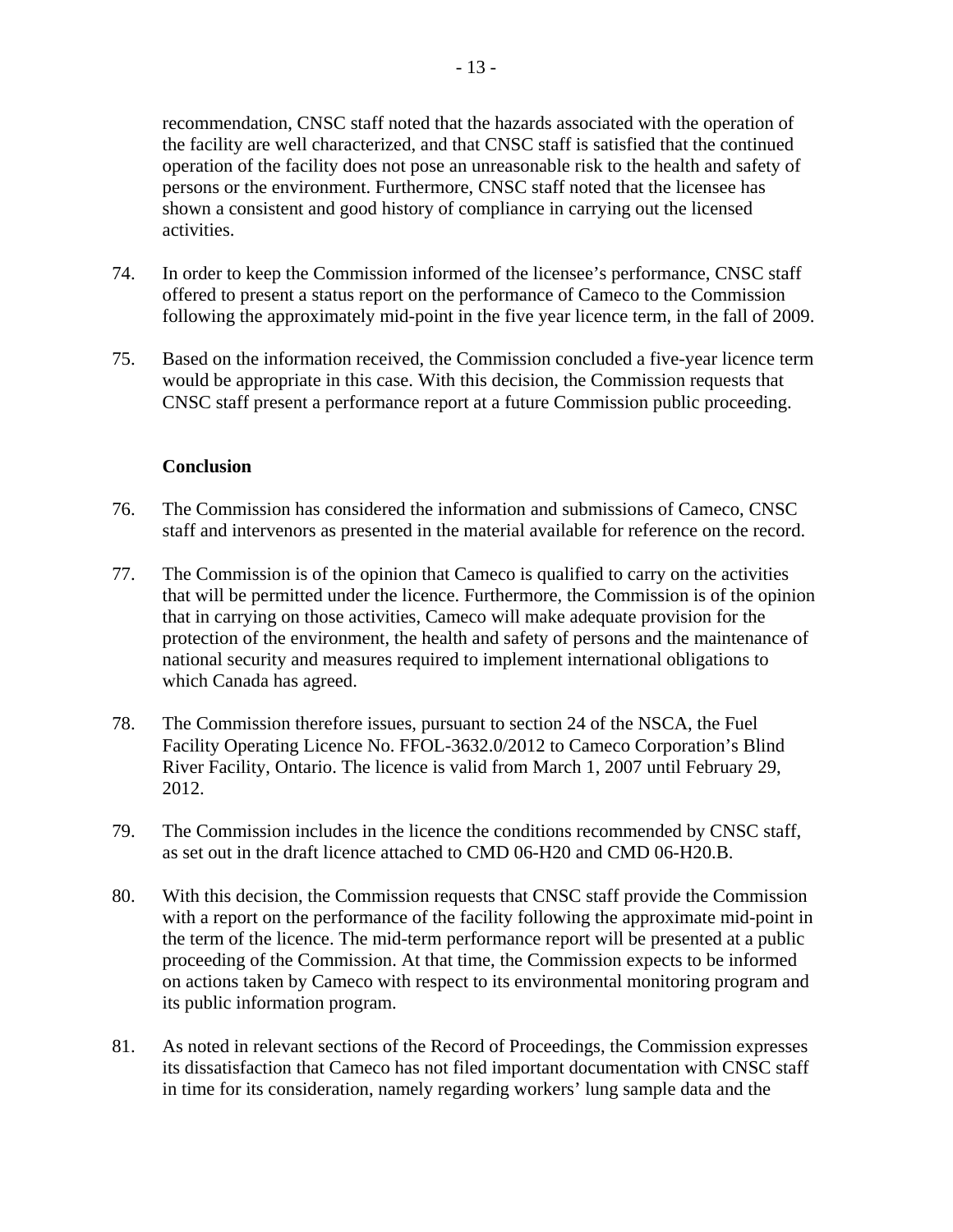financial guarantee. The Commission thus expects that these matters will come before the Commission at an upcoming Commission public proceeding.

Linda J. Keen, President Canadian Nuclear Safety Commission

Date of decision: December 13, 2006 Date of release of Reasons for Decision: February 26, 2007